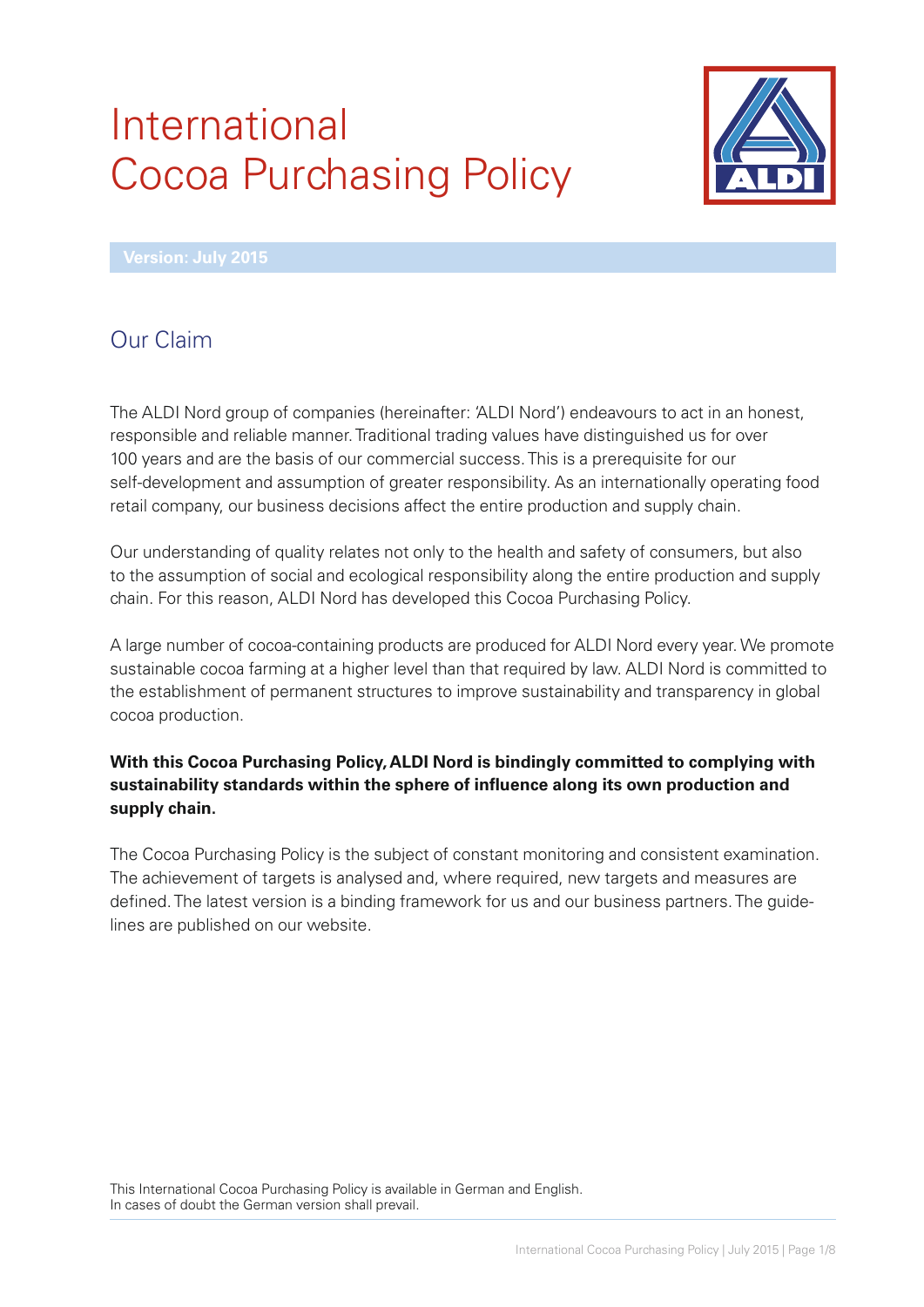## 1. Background/Problem1

Approximately 40 to 50 million people worldwide make a living from cocoa cultivation and trading. In West and Central Africa, two thirds of the world's cocoa bean cultivation and processing is carried out in precarious economic and social conditions. Family-run farms and smallholder farmers generally do not have the necessary funds for investment, nor do they have the knowledge and expertise required to make cocoa cultivation socially and economically expedient and environmentally sustainable.<sup>2</sup>

ALDI Nord is aware of these difficulties and, together with all stakeholders involved in the cocoa market, is aiming to confront the following challenges in the development and implementation of social, environmental and economic sustainability standards:

- **I** economic and political instability in the main producing countries of West Africa (Ivory Coast and Ghana);
- **I** child and forced labour in West Africa due to poor economic conditions in cocoa farming;
- **I** lack of compliance and lack of controls on international workers' rights and occupational safety measures;
- **I** the predominance of smallholder structures, low profits and low prices for raw materials on the world market that make it difficult for smallholder farmers / producers to make a living;
- **I** increasing rural exodus due to insufficient prospects in cocoa farming for future generations;
- **I** limited financial resources for much-needed investment, and lack of access to technical equipment and materials;
- **I** the negative impact on the ecological system from deforestation and the increase of monocultures;
- **I** and lastly: fluctuating climatic conditions, increase in droughts, floods and pest infestations, lack of agricultural practices/systems for smallholder farmers, and high demands on soil for the cultivation of the cocoa plant. Annually, an estimated 30 to 50 percent<sup>3</sup> of cocoa beans worldwide cannot be further processed due to these aspects. This contributes, in the long term, to a decline in the availability of the raw good.

<sup>1</sup> Backgrounds (selection):

- www.kakaoforum.de/de/hintergrund/herausforderungen-im-kakaosektor.html; date: 17 March 2015
- Fact Sheet: The value chain of chocolate, Südwind-Institut June 2012
- Ghana: From bitter cocoa to sweet chocolate. The long way from hand to mouth, Südwind-Institut March 2011
- Human Rights in the cultivation of cocoa. An inventory of the initiatives of the cocoa and chocolate industry, INEF- Research Series August 2010
- The dark side of chocolate. Large price fluctuations poor working conditions of smallholder farmers, Südwind-Institut September 2009
- <sup>2</sup> www.kakaoforum.de/de/hintergrund.html; date: 5 March 2015
- <sup>3</sup> www.kakaoforum.de/de/hintergrund/herausforderungen-im-kakaosektor.html; date: 15 January 2015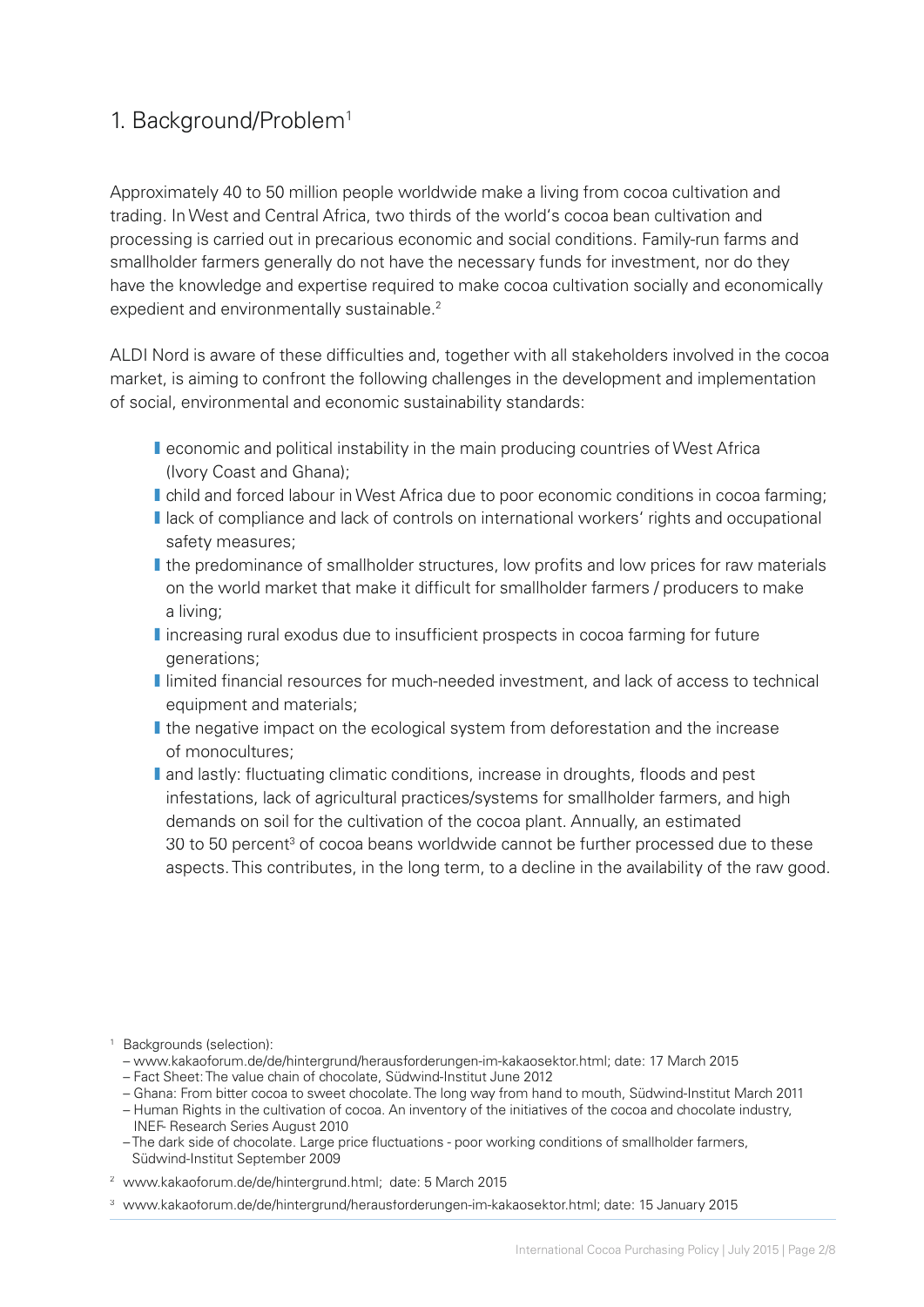## 2. Scope of application

This Cocoa Purchasing Policy applies to all private label products containing cocoa in the product segments: confectionery (pastries, pralines, chocolate and seasonal products), cereal and ice cream as well as private label products with a significant percentage of cocoa (e.g. spreads and chocolate coating). Special offers containing cocoa are also converted entirely to sustainably certified qualities.

#### **Cooperation is carried out exclusively with business partners who work in harmony with our Cocoa Purchasing Policy.**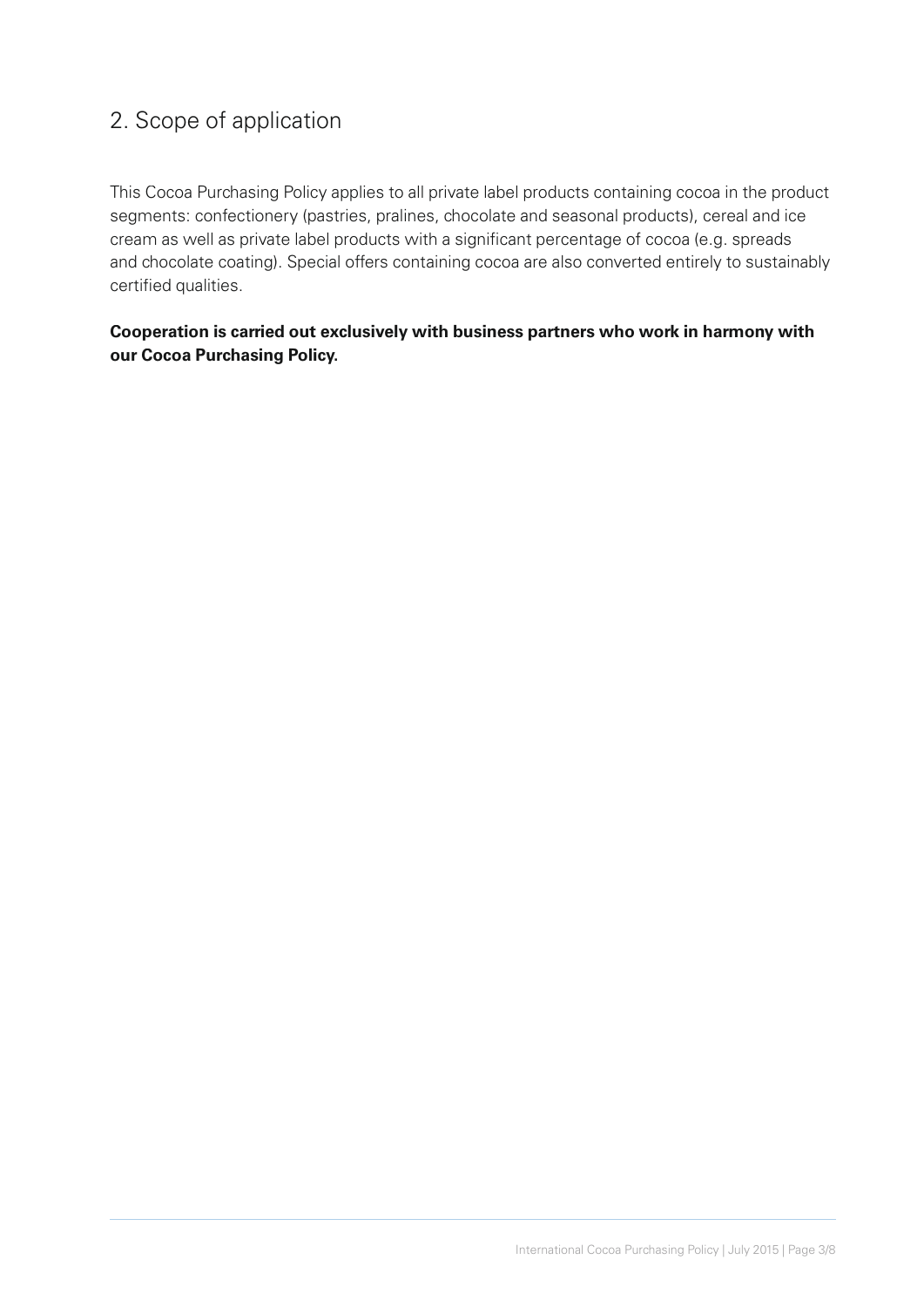### 3. Our Goals

ALDI Nord develops targets and measures relating to the topic of cocoa with close coordination between the business divisions of corporate responsibility, purchasing and quality control as well as with its business partners. ALDI Nord takes into account recommendations from external experts and the expectations of relevant stakeholders. Targets and measures are developed on a continuous basis.

Within the framework of the Cocoa Purchasing Policy, ALDI Nord has set out the following objectives:

#### **I. The promotion of sustainable cocoa farming and the improvement of working conditions and living conditions of smallholder farmers involved in cocoa farming and their families**

Together with our business partners, we are committed, within the scope of internationally recognised sustainability standards (Fairtrade, UTZ Certified and Rainforest Alliance Certified), to promoting and implementing social, economic and environmental standards in order to attain sustainable improvements in the cocoa industry.

#### **II. International changeover to only certified cocoa for private label products**

ALDI Nord is represented in nine European countries. Internationally, we have already switched over 60 percent of our cocoa-containing private label products from the assortment<sup>4</sup> defined above to contain only sustainable certified cocoa in accordance with the internationally recognised certification programme UTZ Certified<sup>5</sup>. Our goal is to complete the full transition to sustainable certified cocoa in the product segments defined by us<sup>6</sup> by the **end of 2017**. In doing so, we accept the Fairtrade, UTZ Certified or Rainforest Alliance Certified standards.

For ALDI Nord private label products containing cocoa, the supply chain model of mass balance applies. ALDI Nord reserves the right to carry out regular random checks on the traceability of certified raw products from its business partners.

- <sup>4</sup> See Section 2 Scope of application
- <sup>5</sup> Date: 1st quarter of 2015
- <sup>6</sup> See Section 2 Scope of application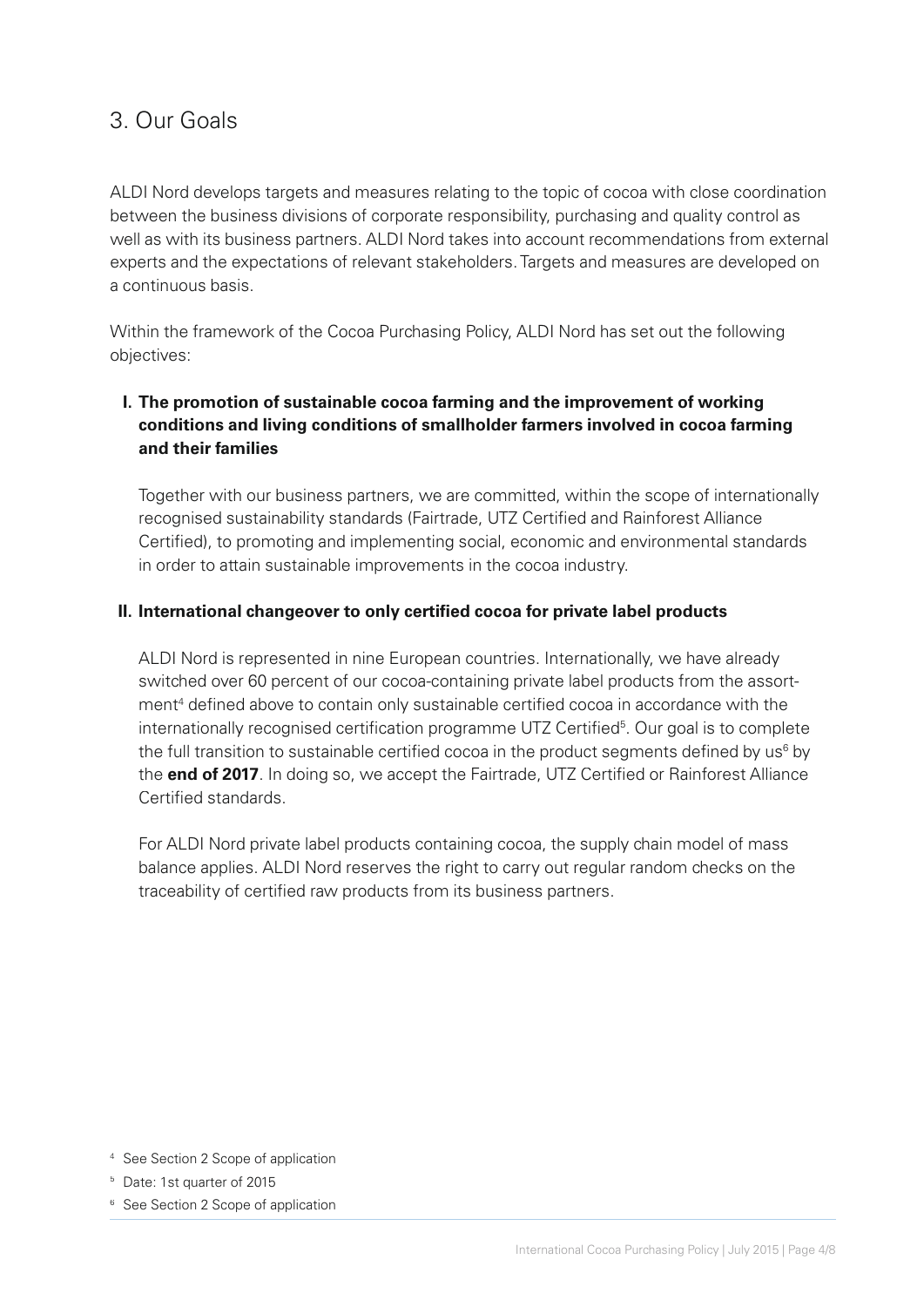#### **III. Transparent communication and sensitisation of stakeholder groups on the importance of sustainably produced cocoa**

A change in cocoa farming can only be achieved through the joint action of all stakeholders.

ALDI Nord therefore commits to comprehensively informing employees, customers and business partners on the background and reasons for sustainable cocoa farming and to raise awareness of the importance of the issue.

#### **ALDI Nord achieves this, for instance, through:**

- **I** internal circulars, information flyers and the integration of our Cocoa Purchasing Policy into our internal training programme;
- **I** our weekly 'ALDI aktuell' magazine and information brochures;
- **I** our website, where consumers can find more information on the topics of sustainability and quality, as well as on the internationally recognised certification standards in the cocoa sector;
- **I** and the active promotion of products containing cocoa from sustainable production.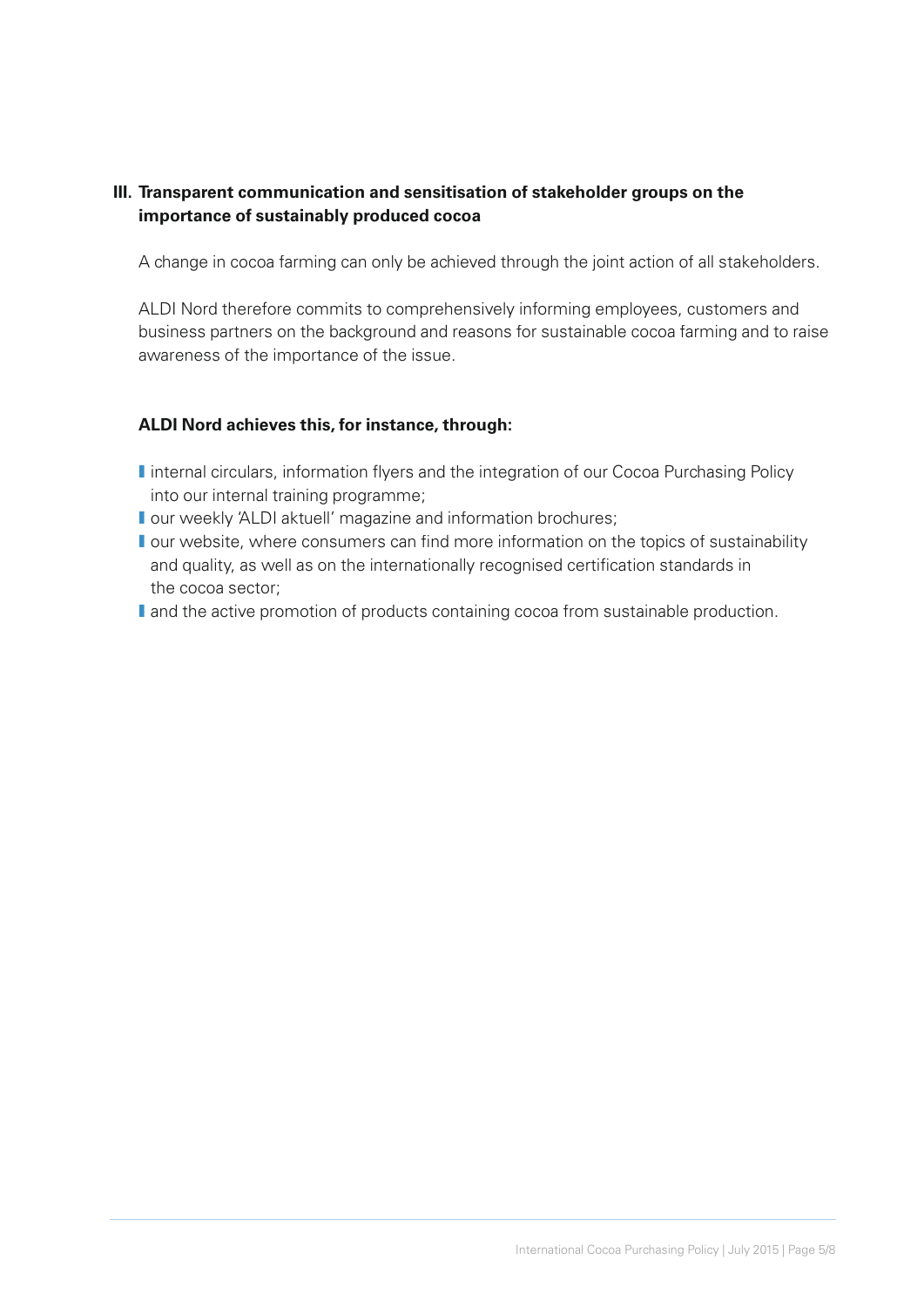## 4. Standards and cocoa certification systems

In creating its assortment offer in the area of 'products with cocoa content', ALDI Nord is oriented towards the three internationally recognised sustainability standards:7 **Fairtrade**, **UTZ Certified and Rainforest Alliance Certified.** 

These sustainability standards contribute as active members of the Forum Nachhaltiger Kakao (German Initiative on Sustainable Cocoa) and the ISEAL **International Social and Environmental Accreditation and Labelling Alliance** (alliance of international organisations in the areas of standard-setting, certification and accreditation) to ensure that sustainability objectives and standards in the cocoa sector are internationally promoted, credibly represented and regularly monitored.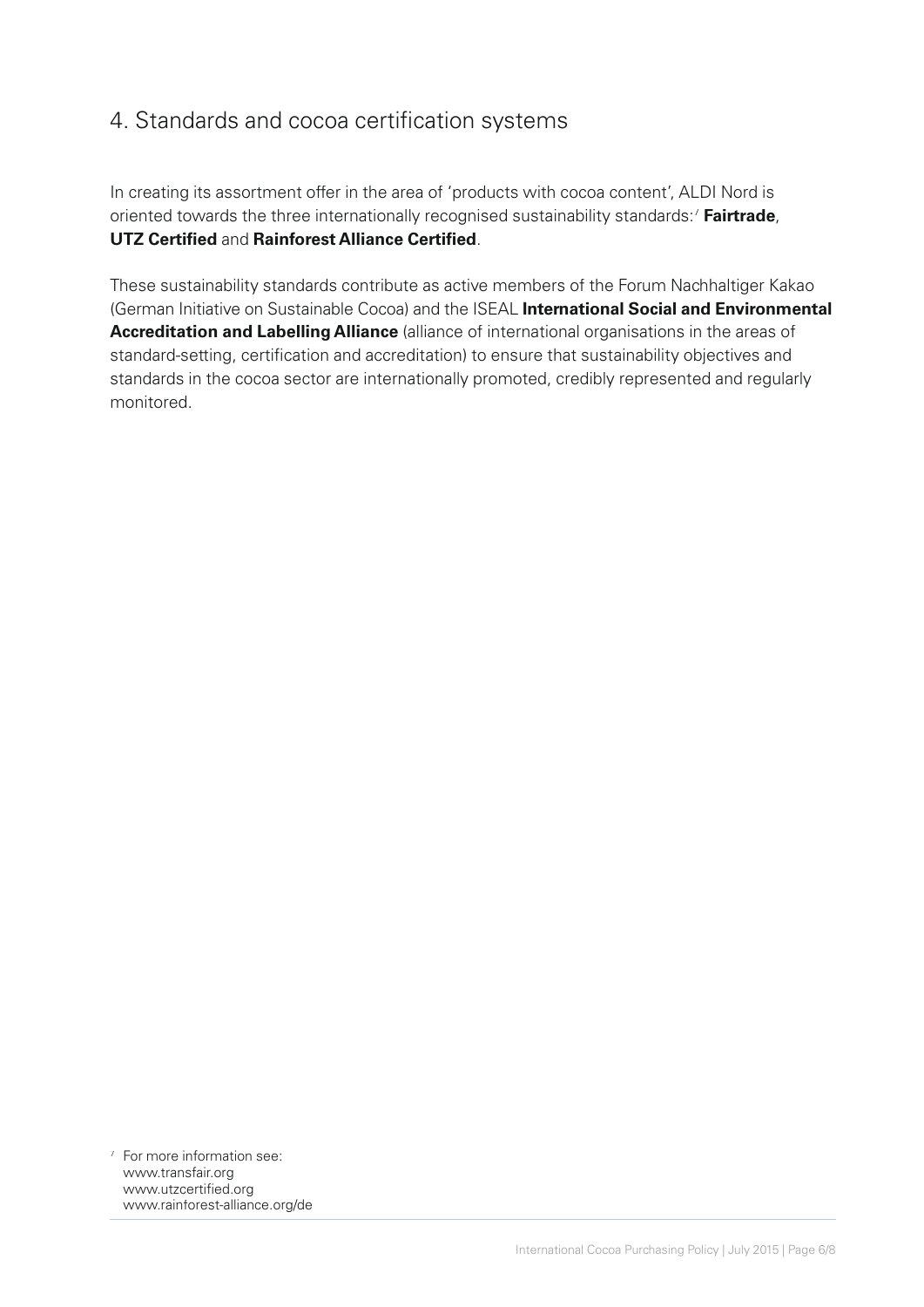## 5. Supply chain, further processing and traceability

Due to the Fairtrade, UTZ Certified and Rainforest Alliance Certified sustainability standards, it is possible to significantly improve traceability and transparency along the supply chain in the cocoa sector. Both are essential components of the sustainable procurement and marketing of raw cocoa for ALDI Nord. In this context, three models are possible within the framework of the sustainability standards:

#### **Identity Preserved**

Full traceability to the cultivation farm/cooperative or plantation is fully guaranteed through the physical separation of raw cocoa and exclusive processing in the final product.

#### **Segregation**

The certified raw cocoa from several plantations/cooperatives is combined, and transported and processed separately from conventional raw goods. This ensures that only certified sustainable raw materials are processed for the end product. However, full traceability to the cultivation farm is guaranteed only to a limited extent.

#### **Mass Balance**

The quantities of raw cocoa required for the manufacture of the end product are purchased in certified quality, i.e., the relevant amount is grown and processed according to the relevant sustainability standard. However, certified raw materials are mixed with non-certified raw materials along the supply chain. A necessary prerequisite of such a system is the exact balancing and complete control of the flow of the certified raw material throughout the supply chain.

Where structurally possible, ALDI Nord strives to gradually switch the cocoa supply chain model from 'Mass Balance' to the 'Segregation' model.

With regard to the promotion of sustainability objectives and the improvement of living and working conditions at the level of cultivation farms/cooperatives, the 'Mass Balance' model has similar positive effects to the 'Identity Preserved' and 'Segregation' models. The disadvantage, however, is that the certified raw materials in the end product are not completely traceable, and only a proportion of the raw materials are certified.